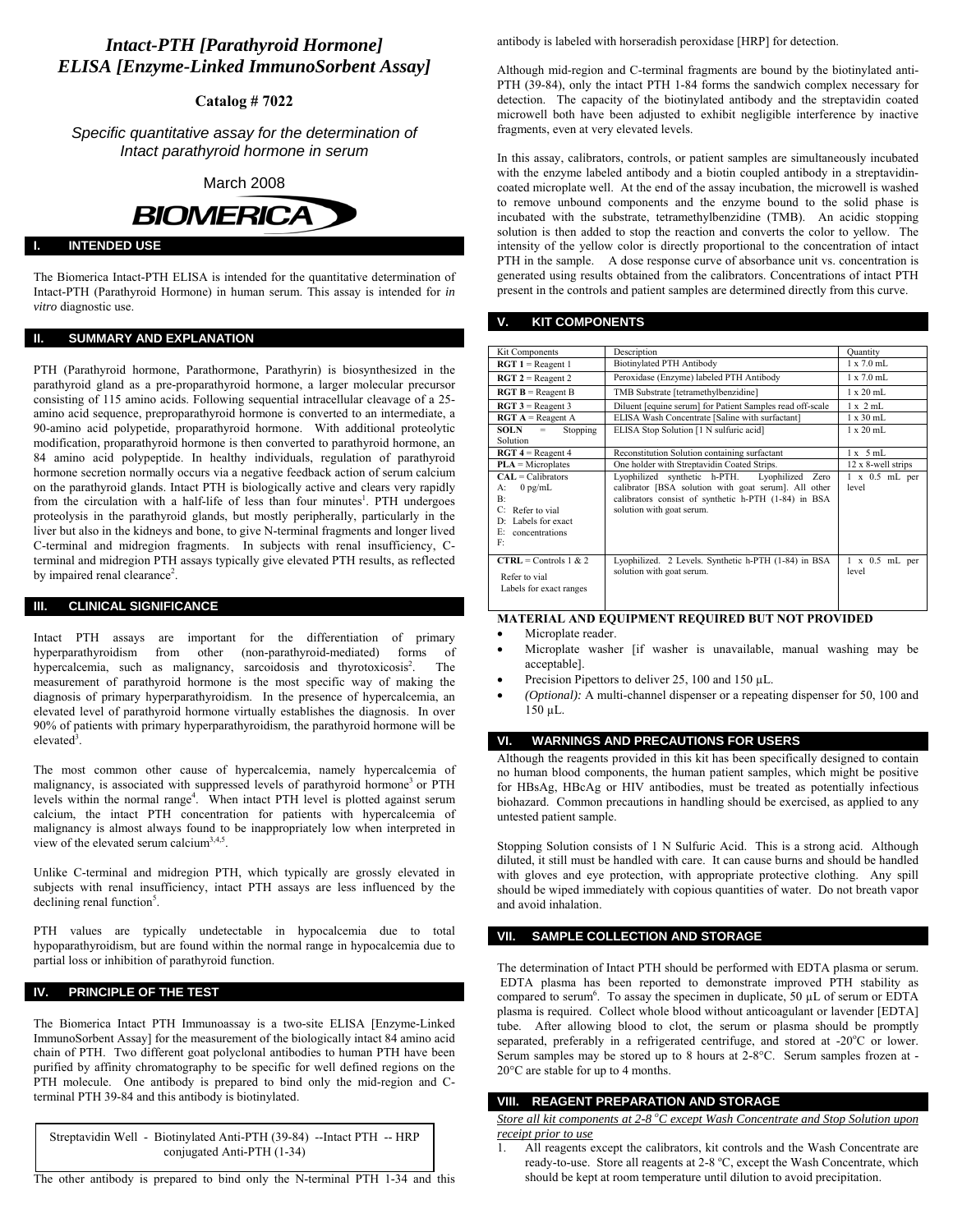- 2. For each of the calibrators (Calibrator A through F) and kit controls 1 and 2, reconstitute each vial with 500  $\mu$ L of Reagent 4 (Reconstitution Solution) and mix. Allow the vial to stand for 10 minutes and then mix thoroughly by gentle inversion to insure complete reconstitution. **Use the calibrators and controls as soon as possible upon reconstitution.** *Freeze (-20<sup>o</sup> C) the remaining calibrators and controls as soon as possible after use.* Standards and controls are stable at -20  $^{\circ}$ C for 6 weeks after reconstitution with up to 3 freeze thaw cycles when handled as recommended in "Procedural Notes" section.
- 3. Reagent A: Wash Concentrate: Mix contents of wash concentrate thoroughly. If precipitate is present in the Wash Concentrate due to storage at lower temperature such as  $4^{\circ}$ C, dissolve by placing the vial in a  $37^{\circ}$ C water bath or oven with swirling or stirring. Add wash concentrate (30 mL) to 570 mL of distilled or deionized water and mix. The diluted working wash solution is stable for 90 days when stored at room temperature.

## **IX. ASSAY PROCEDURE**

- 1. Place sufficient **Streptavidin Coated Strips** in a holder to run all six (6) PTH calibrators, A - F of the Intact PTH CALIBRATORS [Exact concentration is stated on the vial label], Quality Control Sera and patient samples.
- 2. Pipet **25 µL** of sample into the designated or mapped well. *Freeze (-20<sup>o</sup> C) the remaining calibrators and controls as soon as possible after use.*
- 3. Add or dispense **50 µL** of Reagent 1 (Biotinylated Antibody) into each of the wells which already contain the sample.
- 4. Add or dispense **50 µL** of Reagent 2 (Enzyme Labeled Antibody) into each of the same wells. Cover the microplate(s) with aluminum foil or a tray to avoid exposure to light, And place it on an **orbital shaker or rotator** set at  $170 \pm$ 10 rpm for **3 hours**  $\pm$  30 minutes at room temperature (22<sup>o</sup>-28<sup>o</sup>C).
- 5. First aspirate the fluid completely and then wash/aspirate each well five (5) times with the Working Wash Solution (prepared from Reagent A), using an automatic microplate washer. The wash solution volume should be set to dispense 0.35 mL into each well.
- 6. Add or dispense **150 µL** of the Reagent B (TMB Substrate) into each of the wells.
- 7. With appropriate cover to avoid light exposure, place the microplate(s) on an **orbital shaker or rotator** set at  $170 + 10$  rpm for  $30 + 5$  minutes at room temperature  $(22^{\circ}$ -28 $^{\circ}$ C).
- 8. Add or dispense **100 µL** of the Stopping Solution into each of the wells. Mix gently.
- Read the absorbance of the solution in the wells within 10 minutes, using a microplate reader set to **450 nm** against 250 µL of distilled or deionized water. **Read** the plate **again** with the reader set to **405 nm** against distilled or deionized water**.**

*Note: The second reading is designed to extend the analytical validity of the calibration curve to the value represented by the highest calibrator, which is approximately 700 – 1,000 pg/mL. Hence, patient samples with PTH > 200 pg/mL can be quantified against a calibration curve consisting of the readings all the way up to the concentration equivalent to the highest calibrator using the 405 nm reading, away from the wavelength of maximum absorbance. In general, patient and control samples should be read using the 450 nm for PTH concentrations up to 200 pg/mL. PTH concentrations above 200 pg/mL should be interpolated using the 405 nm reading.* 

10. By using the final absorbance values obtained in the previous step, construct a calibration curve via cubic spline, 4 parameter logistics, or point-to-point interpolation to quantify the concentration of the intact PTH.

#### **PROCEDURAL NOTES**

- Intact PTH 1-84 is a very labile molecule. Set up the assay immediately upon the reconstitution or the thawing of all calibrators, controls, and patient samples.
- It is recommended that all calibrators, controls, and patient samples are assayed in duplicate. The average absorbance units of duplicate sets should then be used for reduction of data and the calculation of results.
- The samples should be pipetted into the well with minimum amount of airbubble. To achieve this, "reverse pipet" described in the package insert of the manufacturers of Pipettors is recommended.
- Patient samples with values greater than the highest calibrator (Calibrator F), which is approximately  $700 - 1,000$  pg/mL (see exact concentration on vial label), may be diluted with Reagent 3 (Sample Diluent) and reassayed. Multiply the result by the dilution factor.
- Reagents from different lot numbers must not be interchanged.
- If preferred, mix in equal volumes, in sufficient quantities for the assay, Reagent 1 (Biotinylated Antibody) and Reagent 2 (Enzyme Labeled Antibody) in a clean amber bottle, Then use 100 µL of the mixed antibody into each well. This alternative method should replace Step (3) and (4), to be followed with the incubation with orbital shaker.

## **X. CALCULATION OF RESULTS**

### **Manual Method**

- 1. For the 450 nm readings, construct a dose response curve (calibration curve) using the first five calibrators provided, i.e. Calibrators A, B, C, D and E. For the 405 nm readings, construct a second dose response curve using the three calibrators with the highest concentrations, i.e. Calibrators D, E and F.
- 2. Assign the concentration for each calibrator stated on the vial in pg/mL. Plot the data from the calibration curve on linear graph paper with the concentration on the X-axis and the corresponding A.U. on the Y-axis.
- 3. Draw a straight line between 2 adjacent points. This mathematical algorithm is commonly known as the "point-to-point" calculation. Obtain the concentration of the sample by locating the absorbance unit on the Y-axis and finding the corresponding concentration value on the X-axis. Patient and control samples should be read using the 450 nm for PTH concentrations up to 200 pg/mL. PTH concentrations above 200 pg/mL should be interpolated using the 405 nm reading.

#### **Automated Method**:

Computer programs using cubic spline or 4 PL [4 Parameter Logistics] can generally give a good fit.

**Sample Data** *at 450 nm* [raw A.U. readout against distilled or deionized water]

| Microplate<br>Well  | 1 <sup>st</sup> Reading<br>Absorbance<br>Unit | $2nd$ Reading<br>Absorbance<br>Unit | Average<br>Absorbance<br>Unit | Intact<br><b>PTH</b><br>pg/mL | Intact<br><b>PTH</b><br>$pg/mL -$<br><b>Result</b><br>to report |
|---------------------|-----------------------------------------------|-------------------------------------|-------------------------------|-------------------------------|-----------------------------------------------------------------|
| Calibrator A        | 0.020                                         | 0.016                               | 0.018                         |                               | $\Omega$                                                        |
| Calibrator B        | 0.056                                         | 0.051                               | 0.054                         |                               | 7                                                               |
| Calibrator C        | 0.124                                         | 0.119                               | 0.122                         |                               | 18                                                              |
| Calibrator D        | 0.388                                         | 0.393                               | 0.391                         |                               | 55                                                              |
| Calibrator E        | 1.335                                         | 1.340                               | 1.338                         |                               | 210                                                             |
| Control 1           | 0.200                                         | 0.200                               | 0.200                         | 27.6                          | 27.6                                                            |
| Control 2           | 0.804                                         | 0.794                               | 0.799                         | 119                           | 119                                                             |
| Patient<br>Sample 1 | 0.147                                         | 0.136                               | 0 1 4 2                       | 191                           | 191                                                             |
| Patient<br>Sample 2 | 0.407                                         | 0.409                               | 0.408                         | 58.5                          | 58.5                                                            |
| Patient<br>Sample 3 | 2.375                                         | 2.454                               | 2.415                         | > 200                         | $\star$                                                         |
| Patient<br>Sample 4 | 3.725                                         | 3.725                               | 3.725                         | > 200                         | $\star$                                                         |

\* Because the concentration readout is  $> 200$  pg/mL, it is recommended to use the data obtained at 405 nm as shown in **Sample Data** *at 405 nm* in the table below.

|        |  |  |  |  |  | <b>Sample Data</b> $at$ 405 nm [raw A.U. readout against distilled or deionized |
|--------|--|--|--|--|--|---------------------------------------------------------------------------------|
| water] |  |  |  |  |  |                                                                                 |

| Microplate<br>Well  | 1 <sup>st</sup> Reading<br>Absorbance<br>Unit | $2nd$ Reading<br>Absorbance<br>Unit | Average<br>Absorbance<br>Unit | Intact<br><b>PTH</b><br>pg/mL | Intact<br><b>PTH</b><br>$pg/mL -$<br><b>Result</b><br>to report |
|---------------------|-----------------------------------------------|-------------------------------------|-------------------------------|-------------------------------|-----------------------------------------------------------------|
| Calibrator A        | 0.014                                         | 0.008                               | 0.011                         |                               | $\Omega$                                                        |
| Calibrator D        | 0.124                                         | 0.128                               | 0.126                         |                               | 55                                                              |
| Calibrator E        | 0.428                                         | 0.425                               | 0.427                         |                               | 210                                                             |
| Calibrator F        | 1.309                                         | 1.317                               | 1.313                         |                               | 700                                                             |
| Control 1           | 0.074                                         | 0.066                               | 0.070                         | ${}_{< 200}$                  | €                                                               |
| Control 2           | 0.260                                         | 0.251                               | 0.256                         | 121                           | п                                                               |
| Patient<br>Sample 1 | 0.049                                         | 0.043                               | 0.046                         | ${}_{< 200}$                  |                                                                 |
| Patient<br>Sample 2 | 0.132                                         | 0.133                               | 0.133                         | < 200                         |                                                                 |
| Patient<br>Sample 3 | 0.758                                         | 0.782                               | 0.770                         | 401                           | 401                                                             |
| Patient<br>Sample 4 | 1.314                                         | 1.321                               | 1.318                         | > 700                         | $\Leftarrow$                                                    |

¶ For samples with readout < 200 pg/mL, it is recommended to use the data obtained at 450 nm as shown in **Sample Data** *at 450 nm* in the table above. This practice should give the results with optimum sensitivity of the assay.

**Π** Although the readout for Control (2) < 200 pg/mL**,** it is recommended that the actual result be read out and recorded for quality control evaluation purposes. Further, absorbance for Control 2 is sufficiently high to be analytically valid.

 $\Leftarrow$  The absorbance readout is off-scale or higher than the average absorbance of the highest calibrator. Sample should be repeated with dilution.

*NOTE: The data presented are for illustration purposes only and must not be used in place of data generated at the time of the assay.*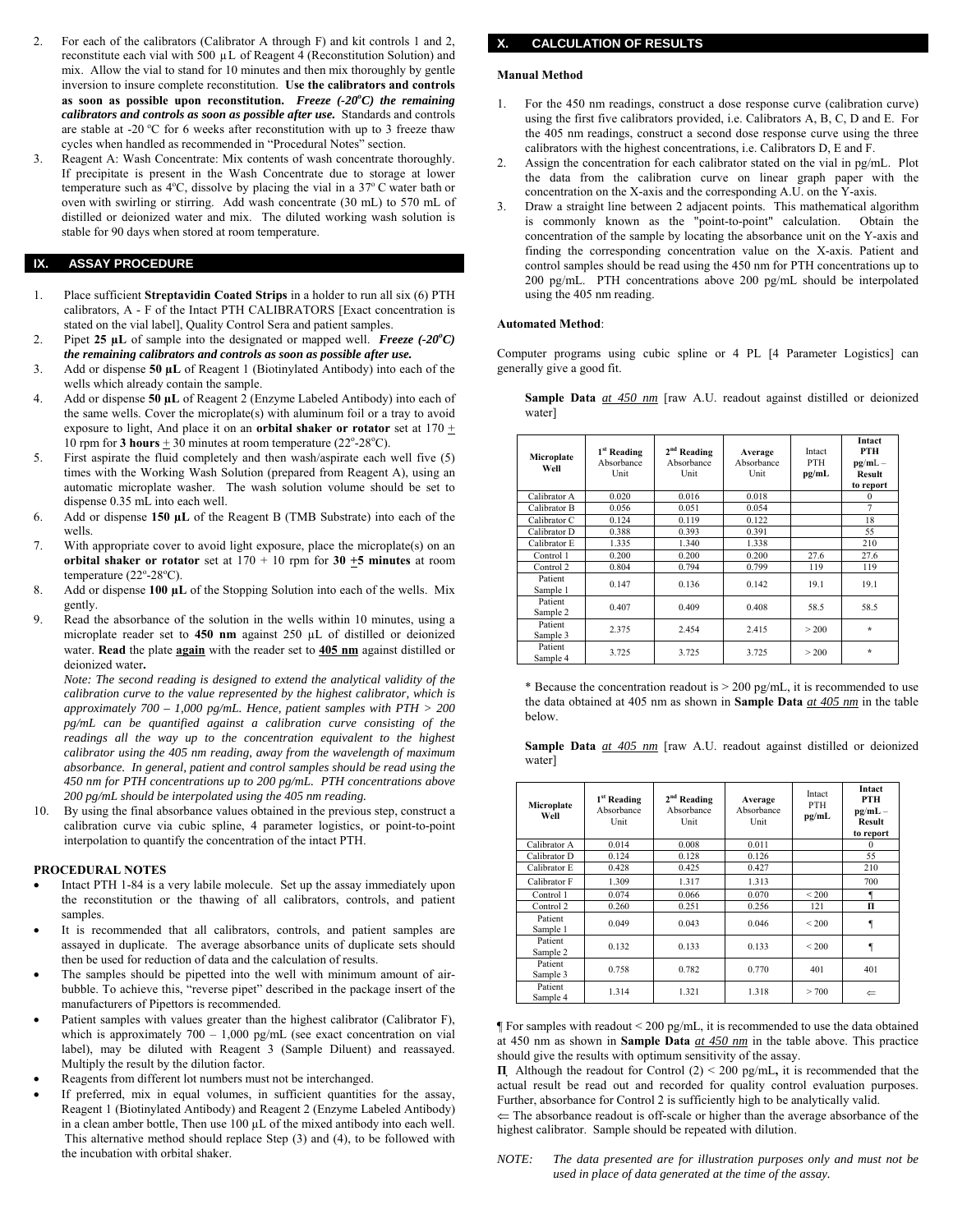#### **XI. QUALITY CONTROL**

Control serum or serum pools should be analyzed with each run of calibrators and patient samples. Results generated from the analysis of the control samples should be evaluated for acceptability using appropriate statistical methods. In assays in which one or more of the quality control sample values lie outside the acceptable limits, the results for the patient sample may not be valid.

#### **XII. LIMITATIONS OF THE PROCEDURE**

The Biomerica PTH ELISA kit has exhibited no "high dose hook effect" with samples spiked with 2,100,000 pg/mL of Intact PTH. Samples with intact PTH levels greater than the highest calibrator, however, should be diluted and reassayed for correct values. Like any analyte used as a diagnostic adjunct, intact PTH results must be interpreted carefully with the overall clinical presentations and other supportive diagnostic tests.

## **XIII. EXPECTED VALUES**

Intact PTH levels were measured in one hundred six (106) apparently normal individuals in the U.S. with the Intact PTH ELISA. The values obtained ranged from 8.0 to 69.0 pg/mL. Based on statistical tests on skewness and kurtosis, the population, when transformed logarithmically, follows the normal or Gaussian distribution as shown in the histograms. The geometric mean  $\pm$  2 standard deviations of the mean were calculated to be 10.7 to 84.2 pg/mL.

### **XIV. PERFORMANCE CHARACTERISTICS**

#### **Accuracy**

Two hundred twenty three (223) patient samples, with intact PTH values ranging from 7.5 to 1046 pg/mL were assayed by the previous Biomerica PTH kit and the updated Biomerica PTH kit. Linear regression analysis gives the following statistics<sup>.</sup>

| Biomerica ELISA = $1.058 + 3.4$ pg/mL |  |
|---------------------------------------|--|
| $r = 0.997$ N = 223                   |  |

#### **Sensitivity**

The sensitivity, or minimum detection limit, of this assay is defined as the smallest single value, which can be distinguished from zero at the 95% confidence limit. The Biomerica PTH ELISA has a calculated sensitivity of 1.72 pg/mL.

#### **Specificity and Cross-Reactivity**

The antibodies used in the Biomerica PTH ELISA were purified by affinity chromatography to be specific for well-defined regions on the PTH molecule. The peroxidase labeled antibody recognizes only the N-terminal region or the 1-34 amino acid sequence of the PTH molecule; whereas the biotinylated antibody is specific to the 39-84 segment. Accordingly, only intact PTH, which requires binding by both the enzyme conjugated and biotinylated antibodies, can be detected by this assay.

To further achieve the specificity of this assay, conjugation and biotinylation and the molar ratios thereof, have been optimized to minimize detection of fragments of PTH. Human PTH 1-34 at levels up to 300 pg/mL and the C-terminal 39-84 fragment at levels up to 300,000 pg/mL give molar crossreactivites to PTH of less than 2% and 0.02%, respectively.

### **Precision and Reproducibility**

The precision (intra-assay variation) of the Biomerica PTH ELISA Test was calculated from 25 replicate determinations on each of the two samples.

#### **Intra-Assay Variation**

| Sample | Mean Value<br>(pg/mL) |    | Coefficient<br>of variation % |
|--------|-----------------------|----|-------------------------------|
|        | 47.7                  | 25 | 3.0                           |
|        | 265.0                 | 25 | 2.8                           |

The total precision (inter-assay variation) of the Biomerica PTH ELISA Test was calculated from data on two samples obtained in 21 different assays, by three technicians on three different lots of reagents.

#### **Inter-Assay Variation**

| 52.6<br>າ 1 | Sample | Mean Value<br>(pg/mL) | N | Coefficient<br>of Variation % |
|-------------|--------|-----------------------|---|-------------------------------|
|             |        | 272.0                 |   | 5.5                           |

### **Recovery**

| Various amounts of PTH were added to three different patient sera to determine the |  |  |  |  |
|------------------------------------------------------------------------------------|--|--|--|--|
| recovery. The results are described in the following table:                        |  |  |  |  |

| <b>Serum</b><br>Sample | <u>PTH</u><br><b>Endogenous</b><br>(pg/ml) | PTH<br>added<br>(pg/ml) | <b>Expected</b><br>Value<br>(pg/ml) | <b>Measured</b><br>Value<br>(pg/ml) | <b>Recovery</b><br>$(\%)$ |
|------------------------|--------------------------------------------|-------------------------|-------------------------------------|-------------------------------------|---------------------------|
| A                      | 51.1<br>51.2<br>51.0                       | 132<br>264<br>396       | 183<br>315<br>447                   | 185<br>320<br>453                   | 101%<br>102%<br>101%      |
| B                      | 306<br>310<br>312                          | 132<br>264<br>396       | 438<br>574<br>708                   | 415<br>523<br>632                   | 95%<br>91%<br>89%         |
| C                      | 279<br>282<br>280                          | 132<br>264<br>396       | 411<br>546<br>679                   | 390<br>501<br>613                   | 95%<br>92%<br>90%         |

#### **Linearity of Patient Sample Dilutions: Parallelism**

Four patient serum samples were diluted with Reagent 4 (the Diluent for Patient Samples read off-scale). Results in pg/mL are shown below:

| <b>Sample</b> | <b>Dilution</b>                | <b>Expected</b>    | <b>Observed</b>           | % Observed<br>$\div$ Expected |
|---------------|--------------------------------|--------------------|---------------------------|-------------------------------|
| A             | Undiluted<br>1:2<br>1:4<br>1:8 | 208<br>104<br>52   | 415<br>175<br>89<br>51.5  | 84%<br>86%<br>99%             |
| B             | Undiluted<br>1:2<br>1:4<br>1:8 | 300<br>150<br>75   | 600<br>281<br>134<br>76   | 94%<br>89%<br>101%            |
| $\mathcal{C}$ | Undiluted<br>1:2<br>1:4<br>1:8 | 344<br>172<br>85.9 | 687<br>335<br>169<br>87.7 | 97%<br>98%<br>102%            |
| D             | Undiluted<br>1:2<br>1:4<br>1:8 | 283<br>142<br>70.8 | 566<br>255<br>121<br>67   | 90%<br>85%<br>95%             |